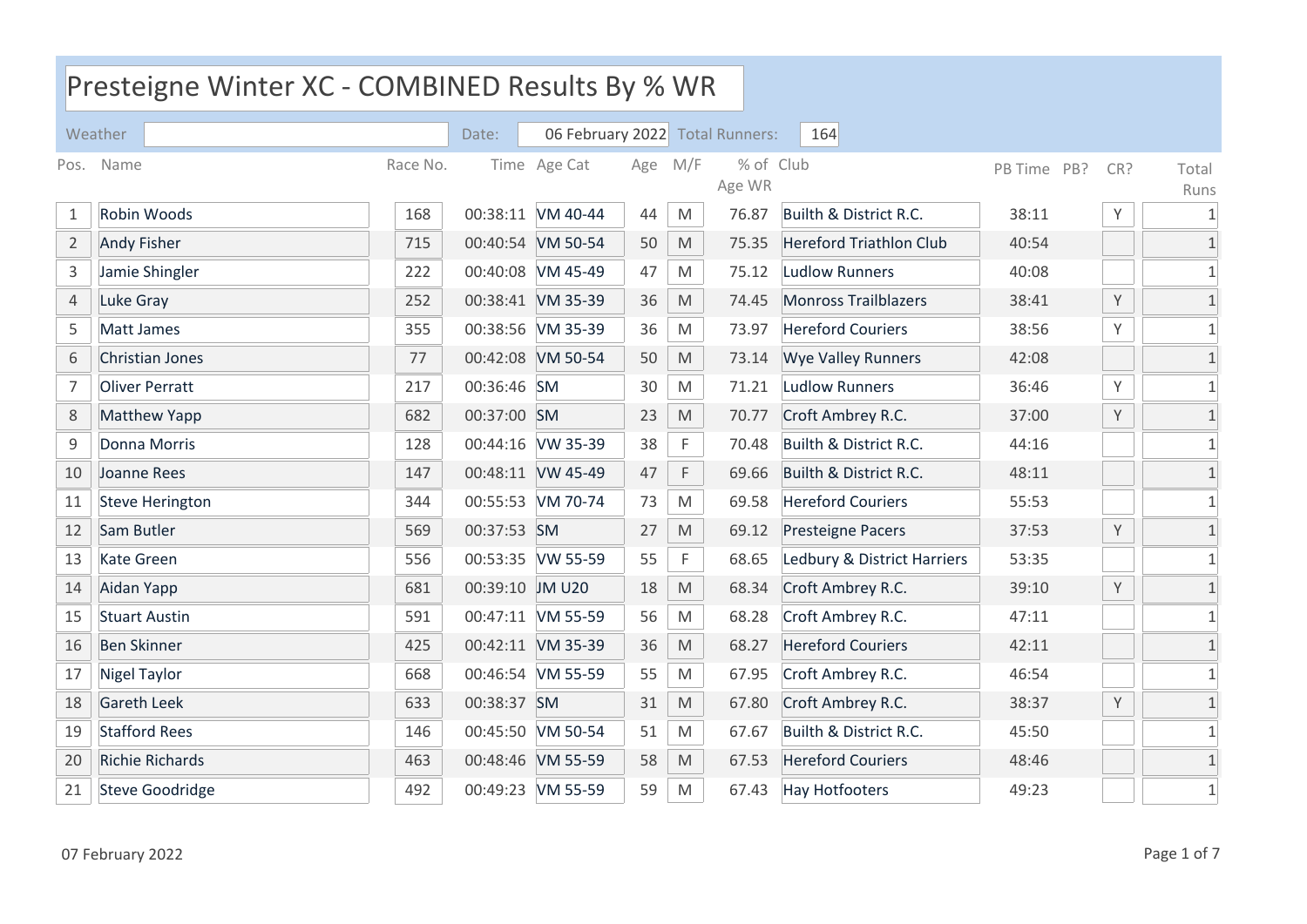|    | Pos. Name             | Race No. |                 | Time Age Cat      |    | Age M/F                                                                                                    | % of Club |                                | PB Time PB? | CR? | Total        |
|----|-----------------------|----------|-----------------|-------------------|----|------------------------------------------------------------------------------------------------------------|-----------|--------------------------------|-------------|-----|--------------|
|    |                       |          |                 |                   |    |                                                                                                            | Age WR    |                                |             |     | Runs         |
| 22 | <b>Martin Carter</b>  | 296      |                 | 00:47:47 VM 55-59 | 56 | M                                                                                                          | 67.42     | <b>Hereford Couriers</b>       | 47:47       |     |              |
| 23 | Amy Rose Fulford      | 195      |                 | 00:49:51 VW 45-49 | 47 | F                                                                                                          | 67.34     | <b>Ludlow Runners</b>          | 49:51       |     |              |
| 24 | Lorna Shaw            | 60       |                 | 00:57:53 VW 60-64 | 61 | F                                                                                                          | 66.89     | <b>Wye Valley Runners</b>      | 57:53       |     | 1            |
| 25 | David Bannister       | 553      |                 | 00:44:57 VM 45-49 | 46 | ${\sf M}$                                                                                                  | 66.63     | Ledbury & District Harriers    | 44:57       |     |              |
| 26 | lan Price             | 660      |                 | 00:58:23 VM 70-74 | 73 | $\mathsf{M}% _{T}=\mathsf{M}_{T}\!\left( a,b\right) ,\ \mathsf{M}_{T}=\mathsf{M}_{T}\!\left( a,b\right) ,$ | 66.60     | Croft Ambrey R.C.              | 58:23       |     | $\mathbf{1}$ |
| 27 | Simon Norwood         | 647      |                 | 00:46:36 VM 50-54 | 51 | M                                                                                                          | 66.56     | Croft Ambrey R.C.              | 46:36       |     | $\mathbf{1}$ |
| 28 | <b>Mark Dunn</b>      | 29       |                 | 00:48:57 VM 55-59 | 57 | M                                                                                                          | 66.53     | <b>Wye Valley Runners</b>      | 48:57       |     | $\mathbf{1}$ |
| 29 | <b>Eric Apperley</b>  | 594      | 00:39:33 SM     |                   | 26 | M                                                                                                          | 66.20     | Croft Ambrey R.C.              | 39:33       | Y   | $\mathbf{1}$ |
| 30 | Laura Tootell         | 65       |                 | 00:49:21 VW 45-49 | 45 | F                                                                                                          | 65.99     | <b>Wye Valley Runners</b>      | 49:21       |     | 1            |
| 31 | Mark Lamonby          | 632      | 00:39:44 SM     |                   | 32 | $\mathsf{M}% _{T}=\mathsf{M}_{T}\!\left( a,b\right) ,\ \mathsf{M}_{T}=\mathsf{M}_{T}\!\left( a,b\right) ,$ | 65.90     | Croft Ambrey R.C.              | 39:44       | Y   | 1            |
| 32 | Liza Austin           | 589      |                 | 00:56:33 VW 55-59 | 57 | $\mathsf F$                                                                                                | 65.87     | Croft Ambrey R.C.              | 56:33       |     |              |
| 33 | <b>Richard George</b> | 468      |                 | 00:48:39 VM 55-59 | 55 | M                                                                                                          | 65.50     | <b>Hereford Couriers</b>       | 48:39       |     | 1            |
| 34 | <b>Addy Carter</b>    | 297      | 00:46:38 JW U20 |                   | 19 | F                                                                                                          | 65.26     | <b>Hereford Couriers</b>       | 46:38       |     | 1            |
| 35 | Charlotte Broadhurst  | 597      | 00:47:59 JW U20 |                   | 17 | F                                                                                                          | 64.99     | Croft Ambrey R.C.              | 47:59       |     | 1            |
| 36 | Gemma Mallett         | 636      |                 | 00:47:39 VW 35-39 | 35 | F                                                                                                          | 64.81     | Croft Ambrey R.C.              | 47:39       |     |              |
| 37 | Gavin Jones           | 256      | 00:40:25 SM     |                   | 29 | M                                                                                                          | 64.78     | <b>Monross Trailblazers</b>    | 40:25       |     |              |
| 38 | Paul Mammatt          | 704      |                 | 00:48:43 VM 50-54 | 53 | $\mathsf{M}% _{T}=\mathsf{M}_{T}\!\left( a,b\right) ,\ \mathsf{M}_{T}=\mathsf{M}_{T}\!\left( a,b\right) ,$ | 64.52     | <b>Hereford Triathlon Club</b> | 48:43       |     |              |
| 39 | Jonathan Davey        | 317      |                 | 00:50:51 VM 55-59 | 57 | M                                                                                                          | 64.04     | <b>Hereford Couriers</b>       | 50:51       |     | 1            |
| 40 | <b>Paddy Nugent</b>   | 51       |                 | 00:52:33 VM 60-64 | 60 | $\mathsf{M}% _{T}=\mathsf{M}_{T}\!\left( a,b\right) ,\ \mathsf{M}_{T}=\mathsf{M}_{T}\!\left( a,b\right) ,$ | 64.03     | <b>Wye Valley Runners</b>      | 52:33       |     | 1            |
| 41 | <b>Sharon Collins</b> | 482      |                 | 00:58:18 VW 55-59 | 57 | F                                                                                                          | 63.89     | <b>Hay Hotfooters</b>          | 58:18       |     | $\mathbf{1}$ |
| 42 | <b>Rob Connell</b>    | 306      |                 | 00:53:01 VM 60-64 | 61 | $\mathsf{M}% _{T}=\mathsf{M}_{T}\!\left( a,b\right) ,\ \mathsf{M}_{T}=\mathsf{M}_{T}\!\left( a,b\right) ,$ | 63.88     | <b>Hereford Couriers</b>       | 53:01       |     | $\mathbf{1}$ |
| 43 | Gary Gunner           | 618      |                 | 01:01:57 VM 75-79 | 75 | $\mathsf{M}% _{T}=\mathsf{M}_{T}\!\left( a,b\right) ,\ \mathsf{M}_{T}=\mathsf{M}_{T}\!\left( a,b\right) ,$ | 63.63     | Croft Ambrey R.C.              | 01:57       |     | 1            |
| 44 | <b>Mike Shaw</b>      | 698      |                 | 00:59:50 VM 70-74 | 70 | $\mathsf{M}% _{T}=\mathsf{M}_{T}\!\left( a,b\right) ,\ \mathsf{M}_{T}=\mathsf{M}_{T}\!\left( a,b\right) ,$ | 63.62     | <b>Hereford Triathlon Club</b> | 59:50       |     |              |
| 45 | Ryan Knight           | 366      | 00:41:15 SM     |                   | 27 | ${\sf M}$                                                                                                  | 63.47     | <b>Hereford Couriers</b>       | 41:15       |     | $\mathbf{1}$ |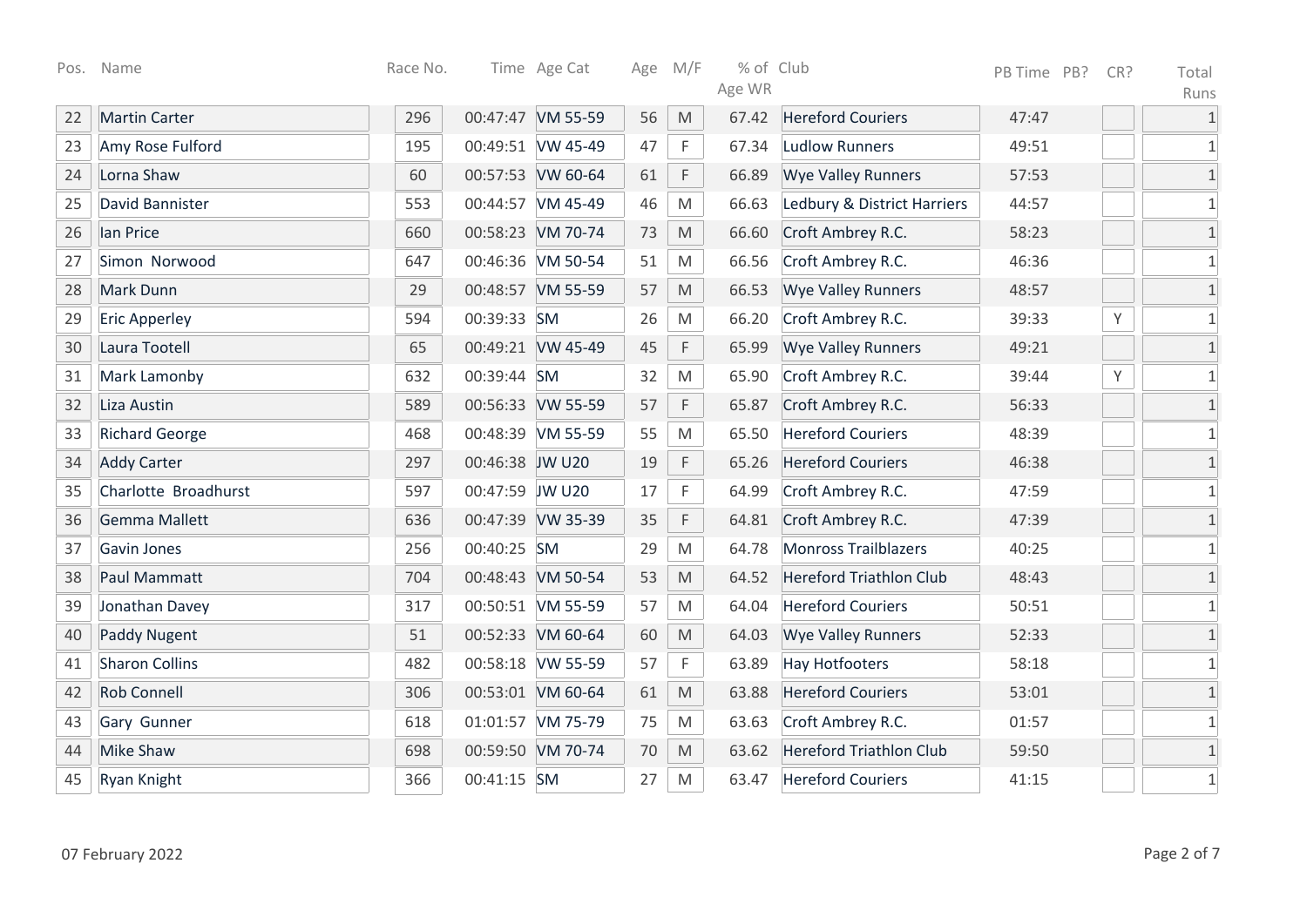|    | Pos. Name              | Race No. |             | Time Age Cat      |    | Age M/F                                                                                                    | % of Club<br>Age WR |                                | PB Time PB? | CR? | Total                |
|----|------------------------|----------|-------------|-------------------|----|------------------------------------------------------------------------------------------------------------|---------------------|--------------------------------|-------------|-----|----------------------|
| 46 | Tina Cartwright        | 187      |             | 01:04:31 VW 60-64 | 64 | $\mathsf F$                                                                                                | 63.45               | <b>Ludlow Runners</b>          | 04:31       |     | Runs<br>$\mathbf{1}$ |
| 47 | Gunvor Troelsen        | 161      |             | 00:58:45 VW 55-59 | 57 | F                                                                                                          | 63.40               | Builth & District R.C.         | 58:45       |     | 1                    |
| 48 | Guy Whitmarsh          | 674      |             | 01:04:26 VM 75-79 | 77 | M                                                                                                          | 63.19               | Croft Ambrey R.C.              | 04:26       |     | $\mathbf{1}$         |
| 49 | Jenny Farrow           | 102      |             | 00:51:44 VW 45-49 | 45 | F                                                                                                          | 62.95               | Builth & District R.C.         | 51:44       |     | $\mathbf{1}$         |
| 50 | <b>Ross Cameron</b>    | 292      | 00:41:37 SM |                   | 22 | M                                                                                                          | 62.92               | <b>Hereford Couriers</b>       | 41:37       |     | $\mathbf{1}$         |
| 51 | Jo Marriott            | 639      |             | 00:57:25 VW 50-54 | 53 | $\mathsf F$                                                                                                | 62.90               | Croft Ambrey R.C.              | 57:25       |     | $\mathbf{1}$         |
| 52 | <b>Emma Matthews</b>   | 125      |             | 00:49:16 VW 35-39 | 36 | $\mathsf F$                                                                                                | 62.89               | Builth & District R.C.         | 49:16       |     | $\mathbf{1}$         |
| 53 | Haydn O'Reilly         | 134      |             | 00:46:05 VM 40-44 | 43 | $\mathsf{M}% _{T}=\mathsf{M}_{T}\!\left( a,b\right) ,\ \mathsf{M}_{T}=\mathsf{M}_{T}\!\left( a,b\right) ,$ | 62.86               | Builth & District R.C.         | 46:05       |     | $\mathbf{1}$         |
| 54 | Neil Taylor            | 669      |             | 00:54:52 VM 60-64 | 64 | M                                                                                                          | 62.85               | Croft Ambrey R.C.              | 54:52       |     | $\mathbf{1}$         |
| 55 | <b>Andy Taylor</b>     | 691      |             | 00:48:45 VM 45-49 | 49 | M                                                                                                          | 62.77               | <b>Hereford Triathlon Club</b> | 48:45       |     | $\mathbf{1}$         |
| 56 | Jasper Robinson        | 664      | 00:41:44 SM |                   | 20 | M                                                                                                          | 62.74               | Croft Ambrey R.C.              | 41:44       |     | $\mathbf{1}$         |
| 57 | <b>Kelly Bowen</b>     | 596      |             | 00:49:24 VW 35-39 | 36 | $\mathsf F$                                                                                                | 62.72               | Croft Ambrey R.C.              | 49:24       |     | $\mathbf{1}$         |
| 58 | <b>Barry Thompson</b>  | 560      |             | 00:48:08 VM 45-49 | 47 | M                                                                                                          | 62.64               | Ledbury & District Harriers    | 48:08       |     | $\mathbf{1}$         |
| 59 | <b>Clare Mallender</b> | 375      |             | 00:51:39 VW 40-44 | 44 | F                                                                                                          | 62.57               | <b>Hereford Couriers</b>       | 51:39       |     | 1                    |
| 60 | Owen Graham            | 337      | 00:41:54 SM |                   | 26 | M                                                                                                          | 62.49               | <b>Hereford Couriers</b>       | 41:54       |     | $\mathbf{1}$         |
| 61 | <b>Thomas Turner</b>   | 90       |             | 00:46:26 VM 35-39 | 36 | M                                                                                                          | 62.02               | Builth & District R.C.         | 46:26       |     | $\mathbf{1}$         |
| 62 | Peter Koval            | 728      |             | 00:44:14 VM 35-39 | 38 | M                                                                                                          | 61.98               | <b>Hereford Triathlon Club</b> | 44:14       |     | $\mathbf{1}$         |
| 63 | Ryan Lawrence          | 369      | 00:42:21 SM |                   | 30 | M                                                                                                          | 61.83               | <b>Hereford Couriers</b>       | 42:21       |     | $\mathbf{1}$         |
| 64 | <b>Steven Flowers</b>  | 22       |             | 00:44:24 VM 35-39 | 38 | M                                                                                                          | 61.75               | <b>Wye Valley Runners</b>      | 44:24       |     | $\mathbf{1}$         |
| 65 | <b>Neil Grinnell</b>   | 541      |             | 00:48:10 VM 45-49 | 45 | M                                                                                                          | 61.73               | Ledbury & District Harriers    | 48:10       |     | $\mathbf{1}$         |
| 66 | Peter Cartwright       | 186      |             | 00:56:14 VM 65-69 | 65 | M                                                                                                          | 61.71               | <b>Ludlow Runners</b>          | 56:14       |     | $\mathbf{1}$         |
| 67 | <b>Tony Champken</b>   | 9        |             | 00:56:17 VM 65-69 | 65 | $\mathsf{M}% _{T}=\mathsf{M}_{T}\!\left( a,b\right) ,\ \mathsf{M}_{T}=\mathsf{M}_{T}\!\left( a,b\right) ,$ | 61.65               | <b>Wye Valley Runners</b>      | 56:17       |     | $\mathbf 1$          |
| 68 | David Williams         | 456      |             | 00:54:12 VM 55-59 | 59 | $\mathsf{M}% _{T}=\mathsf{M}_{T}\!\left( a,b\right) ,\ \mathsf{M}_{T}=\mathsf{M}_{T}\!\left( a,b\right) ,$ | 61.44               | <b>Hereford Couriers</b>       | 54:12       |     | $\mathbf{1}$         |
| 69 | <b>Grant Womack</b>    | 678      |             | 00:45:31 VM 40-44 | 40 | M                                                                                                          | 61.11               | Croft Ambrey R.C.              | 45:31       |     | $\mathbf{1}$         |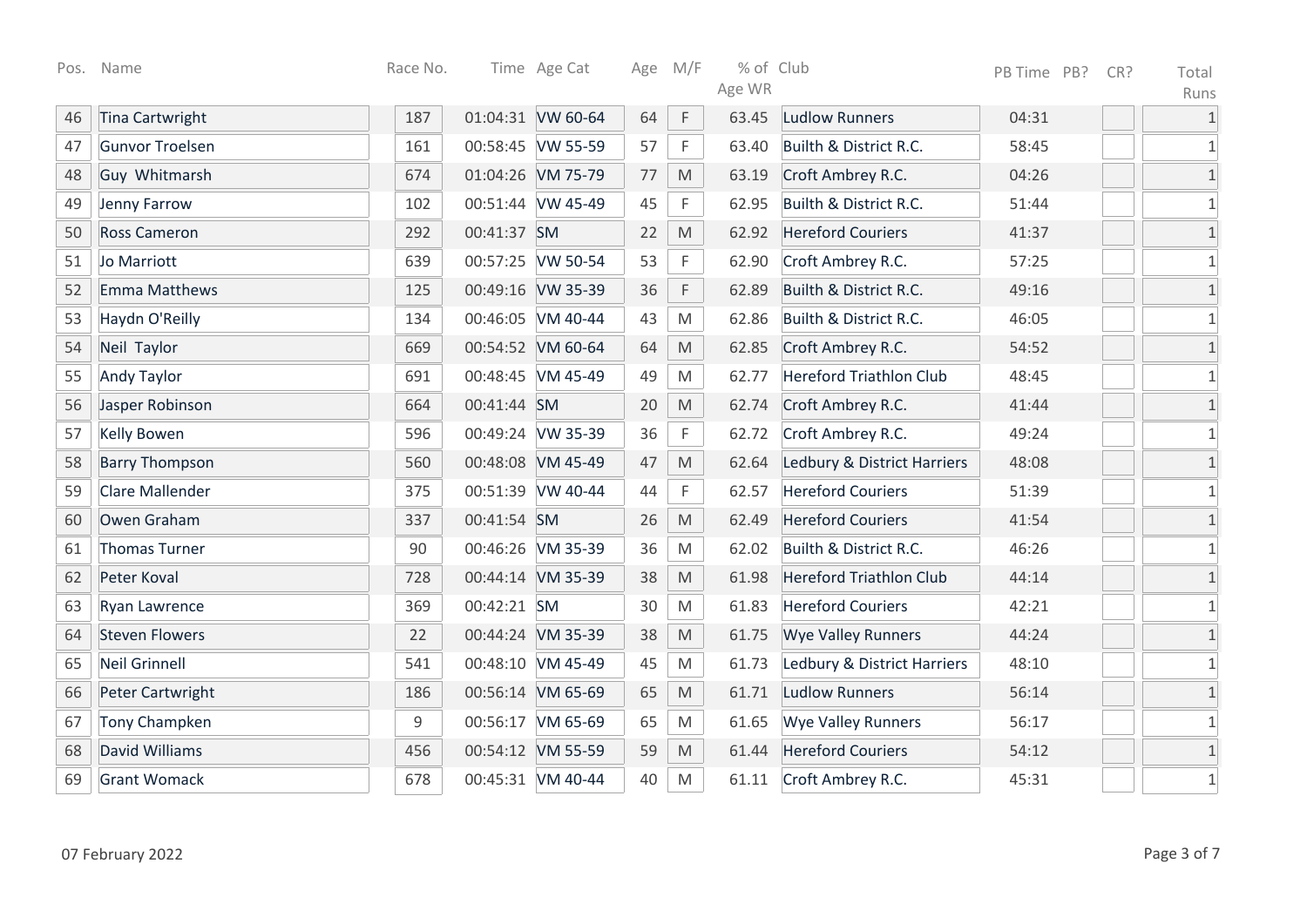| Pos. | Name                     | Race No. |                 | Time Age Cat      |    | Age M/F                                                                                                    | % of Club |                                | PB Time PB? | CR? | Total        |
|------|--------------------------|----------|-----------------|-------------------|----|------------------------------------------------------------------------------------------------------------|-----------|--------------------------------|-------------|-----|--------------|
|      |                          |          |                 |                   |    |                                                                                                            | Age WR    |                                |             |     | Runs         |
| 70   | Sue Bissell              | 734      |                 | 01:02:10 VW 60-64 | 60 | $\mathsf F$                                                                                                | 61.07     | <b>Hereford Triathlon Club</b> | 02:10       |     | $1\,$        |
| 71   | Christina Plant          | 469      |                 | 00:51:13 VW 35-39 | 37 | F                                                                                                          | 60.69     | <b>Hereford Couriers</b>       | 51:13       |     | 1            |
| 72   | Mark Radon               | 571      |                 | 00:45:54 VM 40-44 | 40 | M                                                                                                          | 60.60     | Presteigne Pacers              | 45:54       |     | $1\,$        |
| 73   | <b>Richard Bullass</b>   | 172      | 00:43:17 SM     |                   | 27 | $\mathsf{M}% _{T}=\mathsf{M}_{T}\!\left( a,b\right) ,\ \mathsf{M}_{T}=\mathsf{M}_{T}\!\left( a,b\right) ,$ | 60.49     | Builth & District R.C.         | 43:17       |     | $\mathbf{1}$ |
| 74   | Laura Lelievre           | 260      | 00:48:25 SW     |                   | 32 | $\mathsf F$                                                                                                | 60.48     | <b>Monross Trailblazers</b>    | 48:25       |     | $\mathbf{1}$ |
| 75   | Nicola Tyler             | 439      |                 | 00:58:47 VW 50-54 | 51 | $\mathsf F$                                                                                                | 60.28     | <b>Hereford Couriers</b>       | 58:47       |     | $\mathbf{1}$ |
| 76   | <b>Andrew Stephens</b>   | 264      |                 | 00:50:06 VM 45-49 | 47 | $\mathsf{M}% _{T}=\mathsf{M}_{T}\!\left( a,b\right) ,\ \mathsf{M}_{T}=\mathsf{M}_{T}\!\left( a,b\right) ,$ | 60.18     | <b>Monross Trailblazers</b>    | 50:06       |     | $1\,$        |
| 77   | <b>Steve Mesham</b>      | 563      |                 | 00:51:16 VM 50-54 | 50 | M                                                                                                          | 60.11     | <b>Presteigne Pacers</b>       | 51:16       |     | $\mathbf{1}$ |
| 78   | <b>Kevin Dunster</b>     | 531      |                 | 00:55:44 VM 55-59 | 59 | $\mathsf{M}% _{T}=\mathsf{M}_{T}\!\left( a,b\right) ,\ \mathsf{M}_{T}=\mathsf{M}_{T}\!\left( a,b\right) ,$ | 59.75     | <b>Hay Hotfooters</b>          | 55:44       |     | $1\,$        |
| 79   | Harry Woodhouse          | 459      | 00:44:10 SM     |                   | 20 | $\mathsf{M}% _{T}=\mathsf{M}_{T}\!\left( a,b\right) ,\ \mathsf{M}_{T}=\mathsf{M}_{T}\!\left( a,b\right) ,$ | 59.28     | <b>Hereford Couriers</b>       | 44:10       |     | $\mathbf{1}$ |
| 80   | <b>Will Morris</b>       | 277      | 00:44:16 SM     |                   | 26 | $\mathsf{M}% _{T}=\mathsf{M}_{T}\!\left( a,b\right) ,\ \mathsf{M}_{T}=\mathsf{M}_{T}\!\left( a,b\right) ,$ | 59.15     | <b>Hereford Couriers</b>       | 44:16       |     | $\mathbf{1}$ |
| 81   | <b>Eleanor Griffiths</b> | 521      | 00:49:39 SW     |                   | 32 | F                                                                                                          | 58.98     | <b>Hay Hotfooters</b>          | 49:39       |     | $\mathbf{1}$ |
| 82   | <b>Mick Collins</b>      | 481      |                 | 00:54:47 VM 55-59 | 56 | M                                                                                                          | 58.81     | <b>Hay Hotfooters</b>          | 54:47       |     | $1\,$        |
| 83   | <b>Roland Preece</b>     | 658      |                 | 00:54:18 VM 55-59 | 55 | ${\sf M}$                                                                                                  | 58.69     | Croft Ambrey R.C.              | 54:18       |     | $\mathbf{1}$ |
| 84   | David Millichap          | 640      |                 | 00:53:17 VM 50-54 | 52 | M                                                                                                          | 58.59     | Croft Ambrey R.C.              | 53:17       |     | $\mathbf{1}$ |
| 85   | Joe Collins              | 479      | 00:46:18 JM U20 |                   | 17 | M                                                                                                          | 58.42     | <b>Hay Hotfooters</b>          | 46:18       |     | $\mathbf{1}$ |
| 86   | Emma Stewardson          | 225      |                 | 00:55:11 VW 40-44 | 43 | $\mathsf F$                                                                                                | 58.17     | <b>Ludlow Runners</b>          | 55:11       |     | $\mathbf{1}$ |
| 87   | Tom Boog-Scott           | 235      |                 | 01:06:30 VM 70-74 | 72 | M                                                                                                          | 58.07     | <b>Ludlow Runners</b>          | 06:30       |     | $\mathbf{1}$ |
| 88   | Sahrah Wilding           | 576      |                 | 01:02:52 VW 50-54 | 54 | $\mathsf F$                                                                                                | 57.98     | Presteigne Pacers              | 02:52       |     | $\mathbf{1}$ |
| 89   | Sybil Marsh              | 208      |                 | 01:25:02 VW 70-74 | 74 | F                                                                                                          | 57.51     | <b>Ludlow Runners</b>          | 25:02       |     | $\mathbf{1}$ |
| 90   | Victoria Woodhall        | 458      |                 | 00:57:37 VW 45-49 | 46 | $\mathsf F$                                                                                                | 57.39     | <b>Hereford Couriers</b>       | 57:37       |     | $\mathbf{1}$ |
| 91   | Kate Jones               | 120      | 00:51:16 SW     |                   | 28 | $\mathsf F$                                                                                                | 57.12     | Builth & District R.C.         | 51:16       |     | $\mathbf{1}$ |
| 92   | Samantha Harper          | 623      |                 | 00:58:48 VW 45-49 | 47 | $\mathsf F$                                                                                                | 57.09     | Croft Ambrey R.C.              | 58:48       |     | $\mathbf 1$  |
| 93   | Christian Prynne         | 144      |                 | 00:54:03 VM 50-54 | 50 | M                                                                                                          | 57.02     | Builth & District R.C.         | 54:03       |     | $\mathbf{1}$ |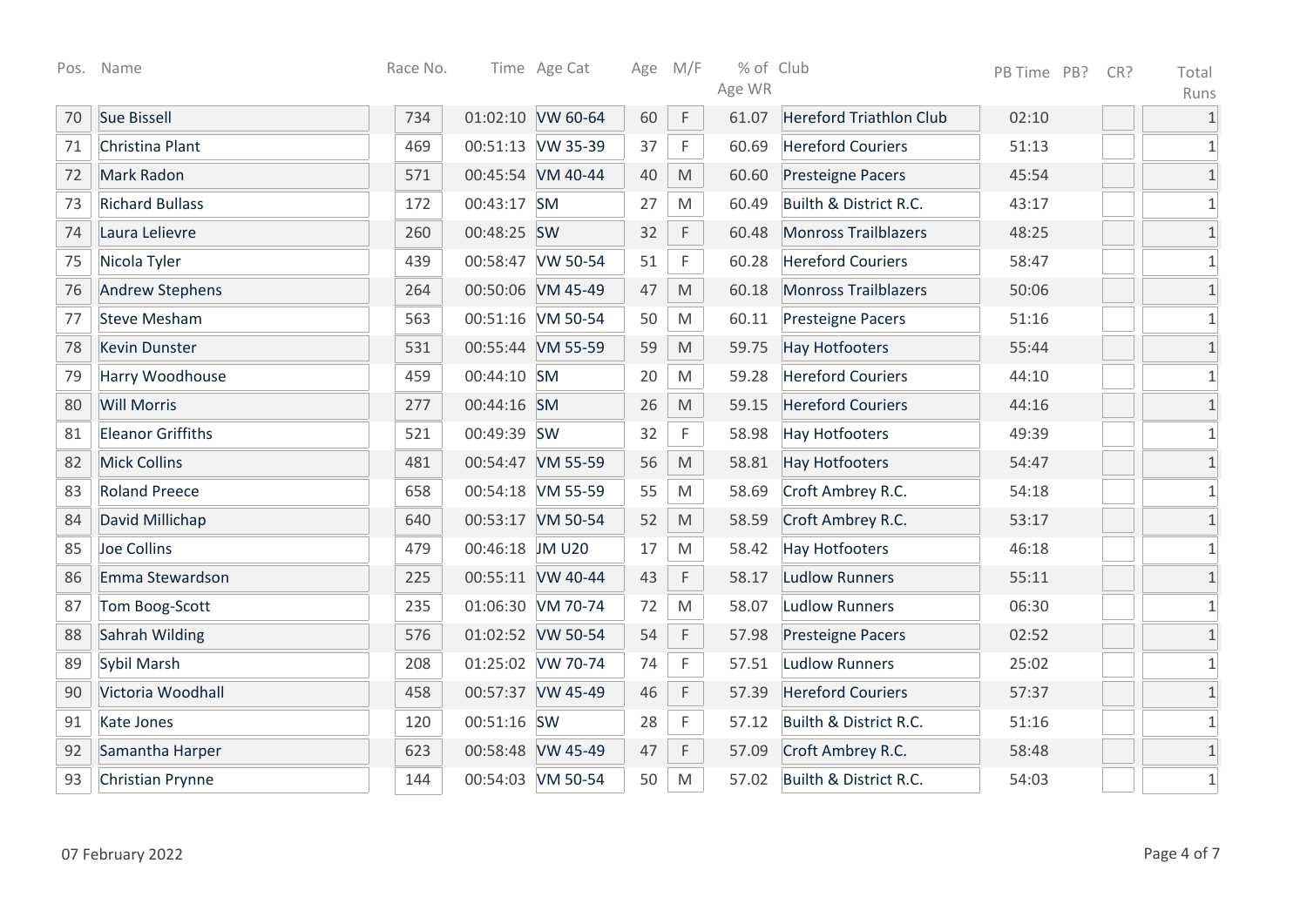| Pos. | Name                     | Race No. |             | Time Age Cat      | Age | M/F                                                                                                        | % of Club |                                | PB Time PB? | CR? | Total        |
|------|--------------------------|----------|-------------|-------------------|-----|------------------------------------------------------------------------------------------------------------|-----------|--------------------------------|-------------|-----|--------------|
|      |                          |          |             |                   |     |                                                                                                            | Age WR    |                                |             |     | Runs         |
| 94   | David Sutherland         | 158      |             | 01:00:44 VM 60-64 | 64  | M                                                                                                          | 56.78     | Builth & District R.C.         | 00:44       |     | $\mathbf{1}$ |
| 95   | <b>Steve Partridge</b>   | 648      |             | 00:49:48 VM 40-44 | 41  | M                                                                                                          | 56.63     | Croft Ambrey R.C.              | 49:48       |     | 1            |
| 96   | <b>Clive Richardson</b>  | 221      |             | 01:01:18 VM 65-69 | 65  | M                                                                                                          | 56.61     | <b>Ludlow Runners</b>          | 01:18       |     | $\mathbf{1}$ |
| 97   | Alexander Brown          | 84       |             | 00:56:04 VM 50-54 | 54  | M                                                                                                          | 56.45     | Builth & District R.C.         | 56:04       |     | 1            |
| 98   | Colin Lancaster          | 203      |             | 00:59:44 VM 60-64 | 60  | $\mathsf{M}% _{T}=\mathsf{M}_{T}\!\left( a,b\right) ,\ \mathsf{M}_{T}=\mathsf{M}_{T}\!\left( a,b\right) ,$ | 56.33     | Ludlow Runners                 | 59:44       |     | $\mathbf{1}$ |
| 99   | Dai Harris               | 110      |             | 00:48:23 VM 35-39 | 37  | M                                                                                                          | 56.25     | Builth & District R.C.         | 48:23       |     | $\mathbf{1}$ |
| 100  | <b>Kevin Barnes</b>      | 282      |             | 00:58:34 VM 55-59 | 58  | M                                                                                                          | 56.23     | <b>Hereford Couriers</b>       | 58:34       |     | $\mathbf{1}$ |
| 101  | David Klotz              | 42       |             | 00:49:30 VM 40-44 | 40  | M                                                                                                          | 56.20     | <b>Wye Valley Runners</b>      | 49:30       |     | $\mathbf{1}$ |
| 102  | David Green              | 338      |             | 00:56:29 VM 50-54 | 54  | $\mathsf{M}% _{T}=\mathsf{M}_{T}\!\left( a,b\right) ,\ \mathsf{M}_{T}=\mathsf{M}_{T}\!\left( a,b\right) ,$ | 56.03     | <b>Hereford Couriers</b>       | 56:29       |     | $\mathbf{1}$ |
| 103  | <b>Kate Platt</b>        | 526      |             | 00:59:06 VW 45-49 | 46  | $\mathsf F$                                                                                                | 55.95     | <b>Hay Hotfooters</b>          | 59:06       |     | $\mathbf 1$  |
| 104  | Ange Price               | 507      |             | 01:03:29 VW 50-54 | 51  | F                                                                                                          | 55.82     | <b>Hay Hotfooters</b>          | 03:29       |     | $1\,$        |
| 105  | <b>Ellie Smithers</b>    | 429      | 00:52:40 SW |                   | 25  | $\mathsf F$                                                                                                | 55.60     | <b>Hereford Couriers</b>       | 52:40       |     | $\mathbf{1}$ |
| 106  | <b>Alison Benwell</b>    | 180      |             | 01:07:29 VW 55-59 | 58  | $\mathsf F$                                                                                                | 55.54     | <b>Ludlow Runners</b>          | 07:29       |     | $1\,$        |
| 107  | George Ware              | 448      | 00:47:12 SM |                   | 24  | M                                                                                                          | 55.47     | <b>Hereford Couriers</b>       | 47:12       |     | $\mathbf{1}$ |
| 108  | <b>Caroline Prentice</b> | 183      |             | 01:05:25 VW 50-54 | 53  | F                                                                                                          | 55.21     | <b>Ludlow Runners</b>          | 05:25       |     | $\mathbf{1}$ |
| 109  | Anna Yapp                | 683      | 00:53:05 SW |                   | 21  | F                                                                                                          | 55.16     | Croft Ambrey R.C.              | 53:05       |     | 1            |
| 110  | Sam Juson                | 630      | 00:47:51 SM |                   | 23  | M                                                                                                          | 54.72     | Croft Ambrey R.C.              | 47:51       |     | $\mathbf{1}$ |
| 111  | John Jaspers             | 356      |             | 00:56:48 VM 50-54 | 51  | M                                                                                                          | 54.61     | <b>Hereford Couriers</b>       | 56:48       |     | $\mathbf{1}$ |
| 112  | <b>Bryony Dean</b>       | 320      |             | 01:00:35 VW 45-49 | 46  | $\mathsf F$                                                                                                | 54.58     | <b>Hereford Couriers</b>       | 00:35       |     | $\mathbf{1}$ |
| 113  | Jane Hayde               | 34       |             | 00:57:11 VW 35-39 | 38  | $\mathsf F$                                                                                                | 54.56     | <b>Wye Valley Runners</b>      | 57:11       |     | $\mathbf{1}$ |
| 114  | Douglas Glasgow          | 572      | 00:48:08 SM |                   | 32  | $\mathsf{M}% _{T}=\mathsf{M}_{T}\!\left( a,b\right) ,\ \mathsf{M}_{T}=\mathsf{M}_{T}\!\left( a,b\right) ,$ | 54.40     | <b>Presteigne Pacers</b>       | 48:08       |     | $\mathbf{1}$ |
| 115  | Laura Perratt            | 216      | 00:53:53 SW |                   | 30  | F                                                                                                          | 54.35     | <b>Ludlow Runners</b>          | 53:53       |     | $\mathbf{1}$ |
| 116  | Nicola Goodwin           | 737      |             | 01:01:47 VW 45-49 | 47  | F                                                                                                          | 54.33     | <b>Hereford Triathlon Club</b> | 01:47       |     | $1\,$        |
| 117  | Dave Barrett             | 595      |             | 00:58:16 VM 50-54 | 54  | ${\sf M}$                                                                                                  | 54.32     | Croft Ambrey R.C.              | 58:16       |     | $\mathbf{1}$ |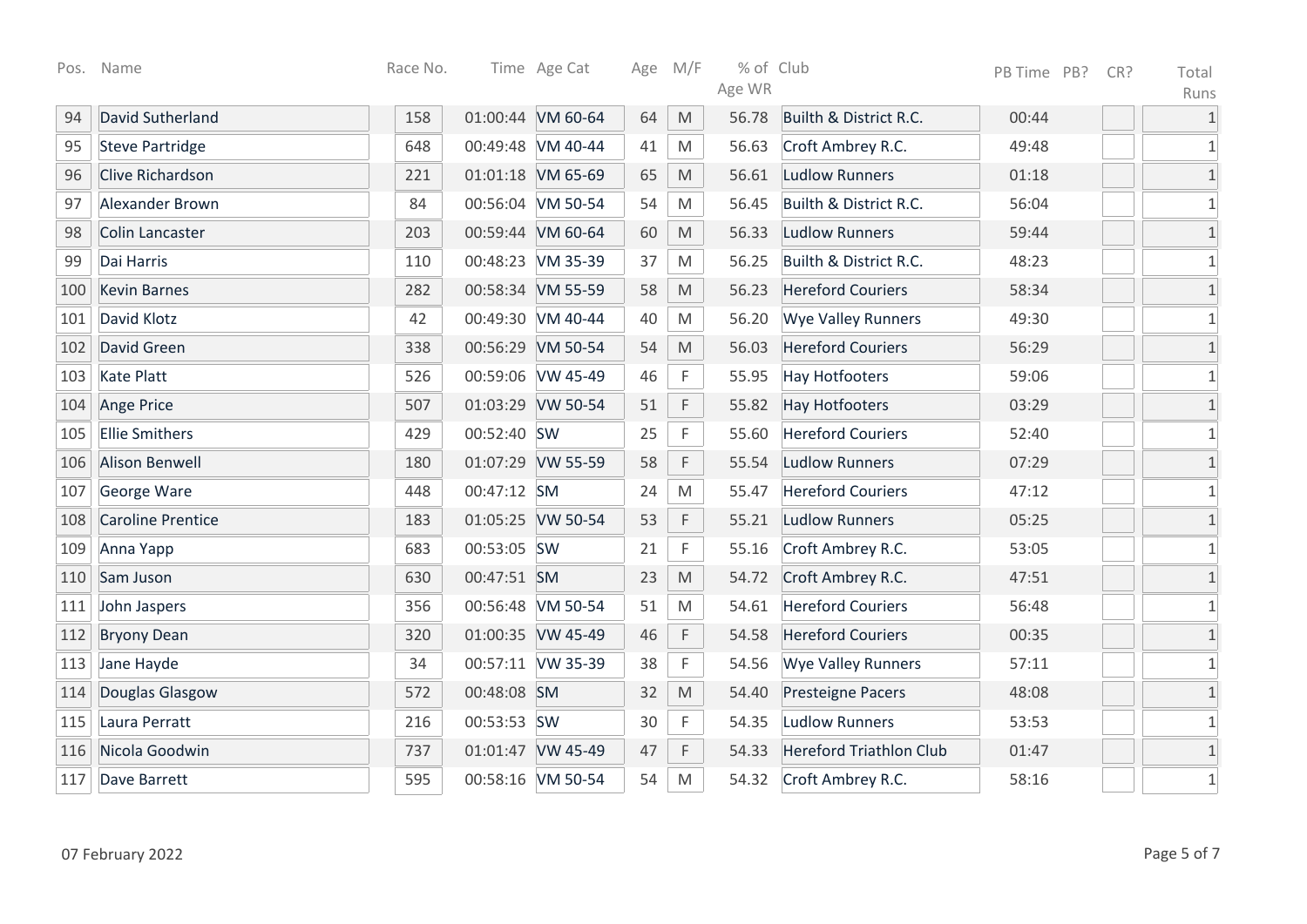| Pos. | Name                  | Race No. |             | Time Age Cat      | Age M/F |                                                                                                            | % of Club |                             | PB Time PB? | CR? | Total        |
|------|-----------------------|----------|-------------|-------------------|---------|------------------------------------------------------------------------------------------------------------|-----------|-----------------------------|-------------|-----|--------------|
|      |                       |          |             |                   |         |                                                                                                            | Age WR    |                             |             |     | Runs         |
| 118  | Paul Parker           | 213      |             | 00:56:35 VM 45-49 | 49      | M                                                                                                          | 54.08     | <b>Ludlow Runners</b>       | 56:35       |     | $\mathbf{1}$ |
| 119  | Sarah Coggins         | 547      |             | 01:13:00 VW 60-64 | 62      | F                                                                                                          | 54.06     | Ledbury & District Harriers | 13:00       |     | 1            |
| 120  | Joanne Stanley        | 223      |             | 01:11:55 VW 60-64 | 61      | F                                                                                                          | 53.84     | <b>Ludlow Runners</b>       | 11:55       |     | $\mathbf 1$  |
| 121  | <b>Stephanie King</b> | 631      |             | 01:09:28 VW 55-59 | 57      | F                                                                                                          | 53.62     | Croft Ambrey R.C.           | 09:28       |     | $1\,$        |
| 122  | James Hinton          | 200      |             | 00:55:57 VM 45-49 | 46      | M                                                                                                          | 53.53     | <b>Ludlow Runners</b>       | 55:57       |     | $\mathbf 1$  |
| 123  | Vanessa Ward          | 267      | 00:54:57 SW |                   | 34      | F                                                                                                          | 53.29     | <b>Monross Trailblazers</b> | 54:57       |     | $\mathbf 1$  |
| 124  | Sian Champken         | 8        |             | 01:06:40 VW 50-54 | 51      | F                                                                                                          | 53.15     | <b>Wye Valley Runners</b>   | 06:40       |     | $1\,$        |
| 125  | Abbie Smithers        | 430      | 00:55:44 SW |                   | 24      | F                                                                                                          | 52.54     | <b>Hereford Couriers</b>    | 55:44       |     | 1            |
| 126  | <b>Peter Summers</b>  | 532      |             | 00:51:25 VM 35-39 | 35      | M                                                                                                          | 52.22     | <b>Hay Hotfooters</b>       | 51:25       |     | $1\,$        |
| 127  | <b>Daniel Spear</b>   | 431      | 00:50:36 SM |                   | 34      | M                                                                                                          | 51.75     | <b>Hereford Couriers</b>    | 50:36       |     | $1\,$        |
| 128  | <b>Robert Price</b>   | 142      |             | 00:59:28 VM 45-49 | 49      | $\mathsf{M}% _{T}=\mathsf{M}_{T}\!\left( a,b\right) ,\ \mathsf{M}_{T}=\mathsf{M}_{T}\!\left( a,b\right) ,$ | 51.46     | Builth & District R.C.      | 59:28       |     | $\mathbf{1}$ |
| 129  | Karen Thompson        | 227      |             | 01:12:48 VW 55-59 | 56      | F                                                                                                          | 50.85     | <b>Ludlow Runners</b>       | 12:48       |     | $1\,$        |
| 130  | <b>Thomas Powell</b>  | 219      |             | 00:52:52 VM 35-39 | 35      | $\mathsf{M}% _{T}=\mathsf{M}_{T}\!\left( a,b\right) ,\ \mathsf{M}_{T}=\mathsf{M}_{T}\!\left( a,b\right) ,$ | 50.79     | <b>Ludlow Runners</b>       | 52:52       |     | $1\,$        |
| 131  | <b>Tony Stanley</b>   | 224      |             | 01:08:23 VM 60-64 | 63      | M                                                                                                          | 50.13     | <b>Ludlow Runners</b>       | 08:23       |     | $1\,$        |
| 132  | Lisa Gray             | 616      |             | 01:10:29 VW 50-54 | 50      | F                                                                                                          | 49.78     | Croft Ambrey R.C.           | 10:29       |     | $\mathbf 1$  |
| 133  | Olivia Moses          | 644      | 00:58:51 SW |                   | 23      | F                                                                                                          | 49.76     | Croft Ambrey R.C.           | 58:51       |     | $1\,$        |
| 134  | Rachel Bannister      | 554      |             | 01:05:59 VW 45-49 | 45      | $\mathsf F$                                                                                                | 49.36     | Ledbury & District Harriers | 05:59       |     | $\mathbf 1$  |
| 135  | Emma Clarke           | 239      | 00:59:20 SW |                   | 24      | F                                                                                                          | 49.35     | <b>Ludlow Runners</b>       | 59:20       |     | $\mathbf 1$  |
| 136  | Louise Reeves         | 661      |             | 01:05:55 VW 40-44 | 44      | F                                                                                                          | 49.03     | Croft Ambrey R.C.           | 05:55       |     | $\mathbf{1}$ |
| 137  | Adam Gray             | 249      | 00:53:41 SM |                   | 26      | M                                                                                                          | 48.77     | <b>Monross Trailblazers</b> | 53:41       |     | $\mathbf 1$  |
| 138  | <b>Wendy Booker</b>   | 181      |             | 01:16:26 VW 55-59 | 57      | F                                                                                                          | 48.74     | <b>Ludlow Runners</b>       | 16:26       |     | $\mathbf{1}$ |
| 139  | Mike Haywood          | 624      |             | 01:08:31 VM 55-59 | 59      | ${\sf M}$                                                                                                  | 48.60     | Croft Ambrey R.C.           | 08:31       |     | $1\,$        |
| 140  | Stephen Hobson        | 347      |             | 01:10:26 VM 60-64 | 61      | $\mathsf{M}% _{T}=\mathsf{M}_{T}\!\left( a,b\right) ,\ \mathsf{M}_{T}=\mathsf{M}_{T}\!\left( a,b\right) ,$ | 48.08     | <b>Hereford Couriers</b>    | 10:26       |     | $\mathbf{1}$ |
| 141  | Sally Yapp            | 684      |             | 01:06:20 VW 40-44 | 42      | F                                                                                                          | 48.04     | Croft Ambrey R.C.           | 06:20       |     | $1\,$        |